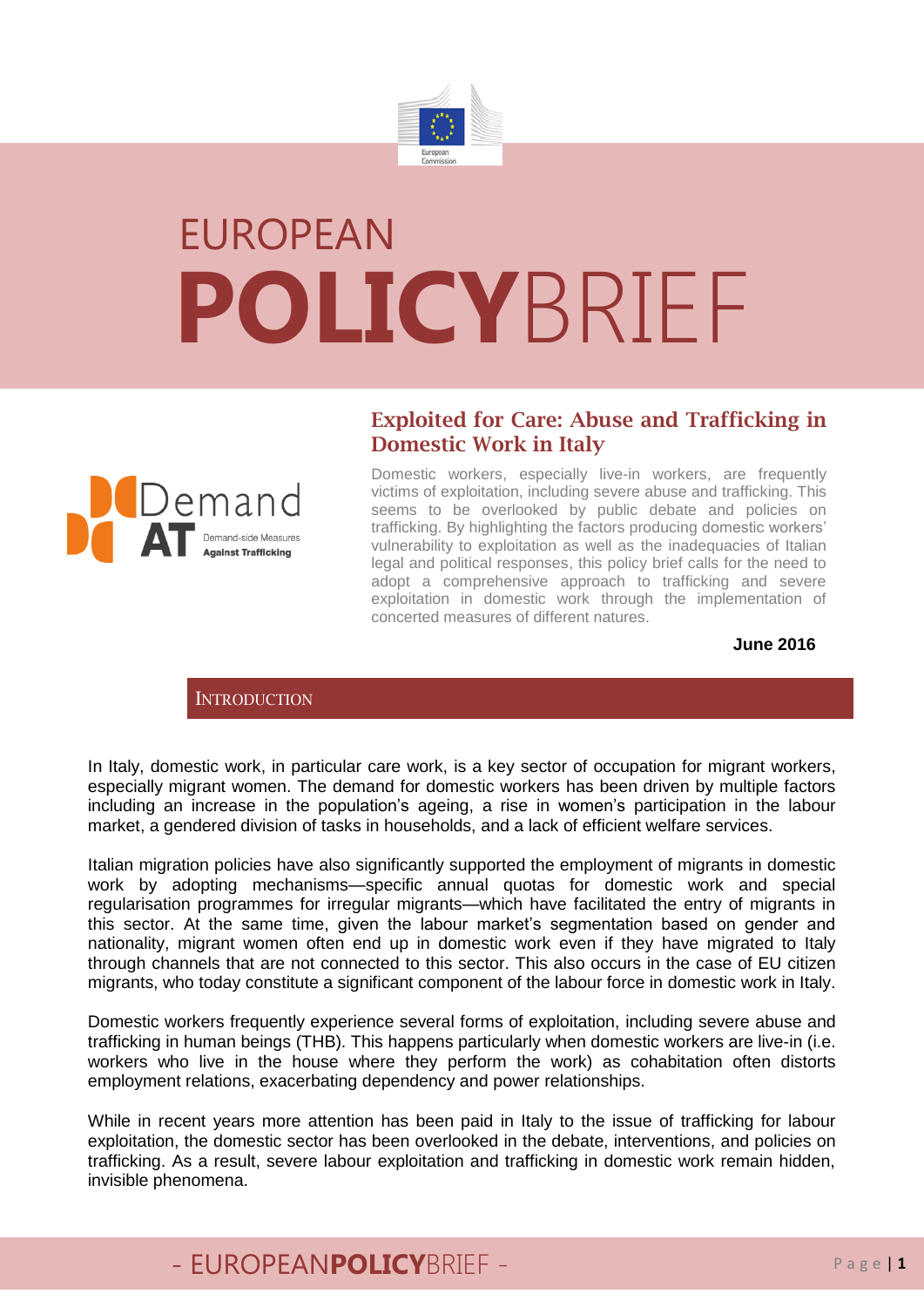This policy brief highlights the structural factors producing domestic workers' vulnerability as well as those aspects influencing the demand for cheap and exploitable domestic workers. It argues that Italian legal and political responses to trafficking and severe exploitation—in domestic work specifically—have proven inadequate in preventing and addressing these phenomena and in protecting the victims. By pointing out the need to adopt a comprehensive approach to trafficking and severe exploitation in domestic work, it proposes a set of recommendations concerning political and legal interventions.

### **EVIDENCE AND ANALYSIS**

### **Data on severe exploitation and trafficking in domestic work**

Due to the lack of a uniform identification system, there is no data on the total number of victims of trafficking identified per year in Italy, and thus also of the number of victims of trafficking in domestic work. However, the Department of Equal Opportunities, through the computerised system for the collection of information on trafficking in human beings (SIRIT), gathers data on the number of victims of trafficking and severe exploitation<sup>1</sup> who benefit annually from the programmes of assistance and protection under Article 13 of Law No. 228/2003 and under Article 18 of Legislative Decree No. 286/98. $^2$  According to the data related to the Article 18 programme:

- In 2013, there were **7 victims of domestic servitude** and 71 victims of labour exploitation**,**  of which **7** were **cases of labour exploitation in the services to the person sector.**
- In 2014, there were **2 victims of domestic servitude** and 35 victims of labour exploitation**,**  of which **1** was a **case of labour exploitation in the services to the person sector**.

Yet, as the interviewees for our research outlined, these data do not provide clear figures. Indeed, the absence of national guidelines in collecting data in the national database makes it difficult for NGOs and institutions, which supply data, to distinguish cases of labour exploitation in the services to the person sector from cases of domestic servitude.

Furthermore, these figures, which are not high, do not seem to correspond to what our respondents reported: far from being occasional cases, domestic workers, especially live-in workers, frequently face exploitative working conditions which may range from violation of the fundamental protection provided by the contract to trampling human dignity—i.e. cases of severe abuse and trafficking.

#### **Recruitment process and exploitative working conditions**

Migrant workers find a job in the domestic work sector through diverse channels spanning word of mouth among family and friends, parishes, associations of the community of origin based in Italy, municipality help desk, social cooperatives, and recruitment agencies (in source or destination countries).

Recruitment agencies, which range from legal to informal and illegal organisations, can play a fraudulent and/or abusive role by leading migrants into exploitative working conditions. In these cases, the debt that migrants often incur with these agencies strongly reduces their possibility of escaping situations of exploitation.

With regard to work conditions, migrant domestic workers, in particular live-in workers, often experience a combination of diverse forms of exploitation and maltreatment, including:

**.** 

<sup>&</sup>lt;sup>1</sup>The SIRIT database refers to both victims of trafficking and severe exploitation without making a distinction between cases of labour exploitation that do not include elements of trafficking and cases of trafficking.<br><sup>2</sup> These data do not refer to the number of convictions but to the victims of labour exploitation and trafficking who have

been assisted under Article 13 of Law No. 228/2003 and Article 18 of Legislative Decree No. 286/98.

<sup>3</sup> Since there is a significant degree of double counting as many victims are first assisted under Article 13 and then pass to Article 18 projects, these data refer to victims assisted under Article 18.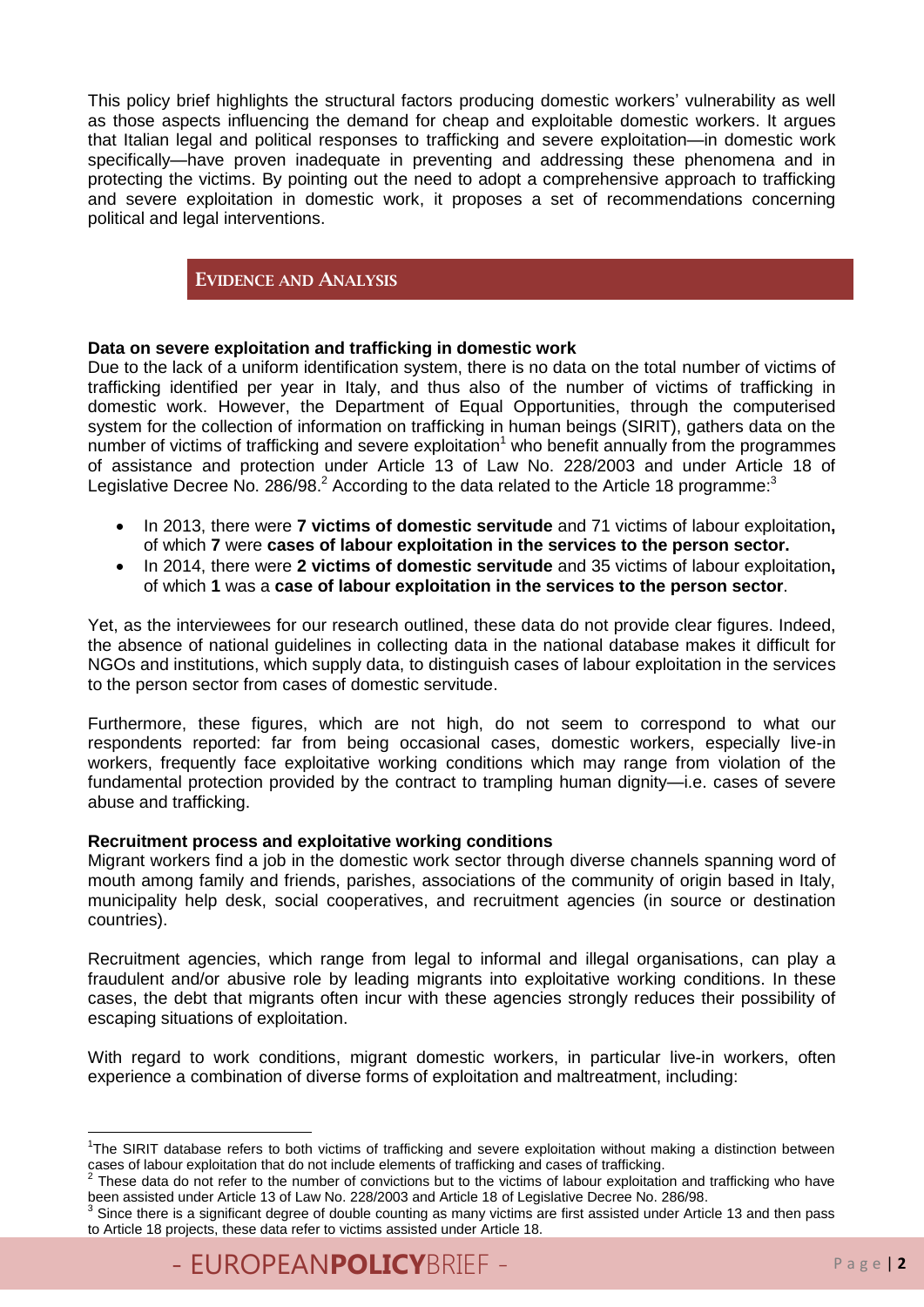- Lack of contract or contract in which the number of working hours is less than effectively performed
- Excessively long working hours, often without a weekly day off
- No salary paid as it is substituted by payment in kind (i.e. room and board) or very low salaries (even around €400-600 per month)
- Verbal, psychological, or even physical abuse
- Sexual abuse
- Humiliating treatment
- Inadequate accommodation
- Passport retained
- Restriction on freedom of movement as they are at the constant disposal of the employer

Despite the fact that such forms of abuse and maltreatment frequently occur, not all situations amount to trafficking. Each case has to be viewed on its merits, evaluating the factors at stake.

As the case law review in our study shows, there are also cases of arranged marriage which involve sexual abuse and labour exploitation in domestic work amounting to trafficking.

#### **Factors contributing to domestic workers' vulnerability to exploitation**

Migrant domestic workers' condition of vulnerability to exploitation is fostered by the interaction of diverse factors including the inadequacies of migration and welfare policies, and of the regulation on domestic work as well as the low social value attached to domestic work and the distinctive features of the sector.

#### *Policies and regulations*

As for migration policies, over the years the Italian quota system for the admission of foreign thirdcountry workers has proven inadequate. This is mainly because its administrative procedure is excessively complicated and long. Moreover, employers often do not want to hire a person they have not met before. Consequently, many people, especially those who urgently need a domestic worker, have employed 'irregular' migrants already in Italy, trying to regularise their status later, misusing the annual quota system as a 'regularisation' tool. However, in recent years, this mechanism has been difficult to apply. Indeed, since 2012 there have been no real quotas for subordinate non-seasonal workers, including domestic workers. Therefore, there has been no possibility to migrate to Italy as domestic workers and undocumented domestic workers already working in Italy have no possibilities—outside general regularisation programmes—for regularising their status later. This risks further pushing migrant workers towards irregular channels, thus increasing their vulnerability to exploitation.

Nevertheless, it should also be noted that today EU citizen migrant workers are a substantial component of the labour force in domestic work and are also, despite their possibility to move freely across the EU, highly vulnerable to maltreatment and abuse. This is mainly because residency, which is necessary to entitle people to social rights, is tied to a person's income. Furthermore, the illegal employment of EU citizen migrants is less risky for employers as they do not risk being charged with the offences of facilitation and exploitation of irregular migration.

With regards to the regulation on domestic work, although Italy has been in the vanguard with the adoption of a national agreement for domestic workers in 1974, domestic workers are still less protected than other workers. For instance, domestic workers can be dismissed without just cause and with short notice of eight days. Also, they are still excluded from enjoying many rights with respect to important issues such as maternity protection and health and safety in the workplace.

At the same time, the lack of adequate welfare services for households to deal with the problem of caring for dependent persons (Italy, for instance, lacks a structured plan for non-self-sufficient persons) has significantly contributed to jeopardizing the rights of domestic workers, leading to a levelling down of these, especially in terms of wages and working hours. For instance, in addition to low pay, most live-in workers work more than the maximum working hours (54 per week) provided by the national collective agreement, performing work which should be done by at least

# - FUROPFANPOLICYBRIFF - Page |3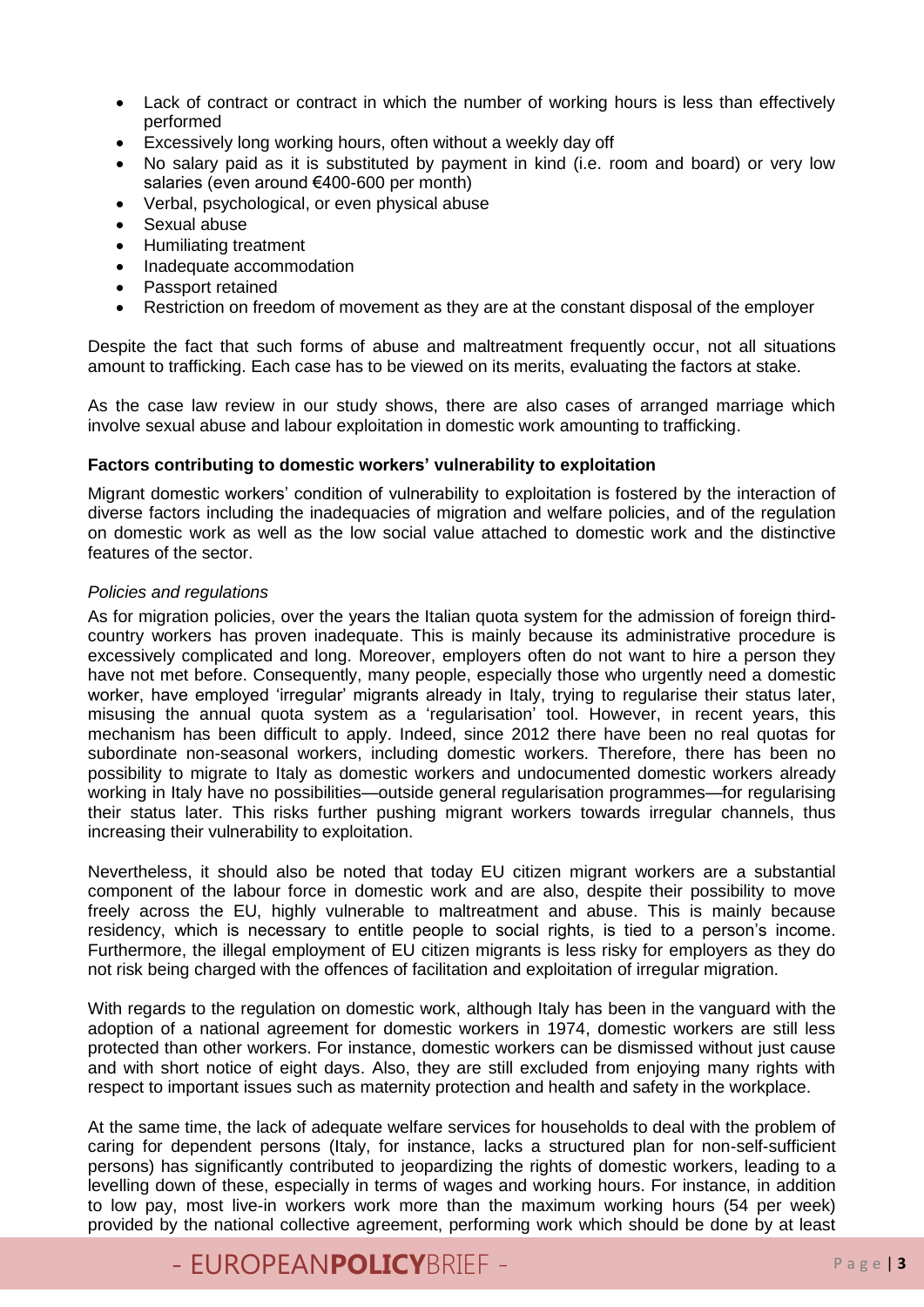two people. This is also because in the absence of institutional assistance, very few households can afford the cost of a second domestic worker in order to have constant assistance for the entire week.

#### *Employment relationship and workplace*

In addition to the above-mentioned factors fostering domestic workers' vulnerability, it is worth highlighting that domestic work is still persistently undervalued and deemed not to be 'real work'. This perception, which has clearly contributed to domestic work not being adequately regulated, is influenced by the gendered character of such work as well as by its non-profit-making nature.

Accordingly, employers often do not perceive themselves as such and thus do not pay attention to the domestic worker's rights. The relationship between employers and domestic workers, therefore, is characterised by a specific power imbalance. This tends to intensify in the live-in situation where such a relationship is marked by high levels of intimacy and proximity.

Furthermore, in the live-in situation, the boundaries in terms of tasks and between free time and working hours are often not clearly defined. Most live-in workers work excessive hours carrying out diverse tasks as they are viewed to be at the constant disposal of the employer.

The fact that domestic work is performed in household, and thus in the private sphere, is another issue that increases workers' vulnerability as they are isolated and have limited or no access to information and assistance measures. Moreover, in Italy households escape labour inspections: therefore, most cases of exploitation remain hidden from the public and authorities.

The fear of losing a job, and consequently also a place to sleep, prevents live-in migrant domestic workers—especially when they have incurred a debt with recruitment agencies—from escaping situations of exploitation. Irregular migrant workers face a high risk of exploitation as the fear of being reported to authorities and being deported is an additional factor leading them to accept abusive working conditions.

#### **Factors shaping the demand for cheap and exploitable workers**

Diverse factors—such as economic, political, legal, social, and cultural aspects—affect demand for cheap and exploitable workers in domestic work in Italy.

The economic motivation, meaning lacking or saving money, is undoubtedly one of the main issues. In Italy, the average value of pensions and household incomes is quite low and in the absence of sufficient state welfare services, many families cannot afford the cost of legally employing a (live-in) domestic worker. This may lead to demand for a cheap labour force.

However, the issue of demand cannot be restricted to economic aspects, as other factors play a role and concern both wealthy and less wealthy households. As the interviewees for this research outlined, in Italy there is a tendency not to respect the rules on work conditions and this is often exacerbated when the worker is a migrant, especially in the context of domestic work where the boundaries between employment and family relations blur. At the same time, Italian laws and policies on domestic work, by excluding domestic workers from enjoying many rights with respect to important issues such as maternity, have played an important role in fostering the perception of domestic workers as subordinate workers in comparison to others.

The fact, as argued above, that domestic work is not recognised as 'real work' is certainly another issue influencing the demand-side. For example, in many cases of elderly care, in addition to not paying the workers enough and not employing them legally, households require them to work excessive hours and overload them with tasks, overlooking the amount of work assigned.

Moreover, as our respondents highlighted, there is the widespread idea that since migrant workers come from conditions of poverty, they ought to be 'grateful' for the job opportunities given to them and make do with what they have, including working under difficult conditions. It is as if the migrant's situation of need and willingness to work is turned into the employer's right to exploit.

# - FUROPFANPOLICYBRIFF - Page | 4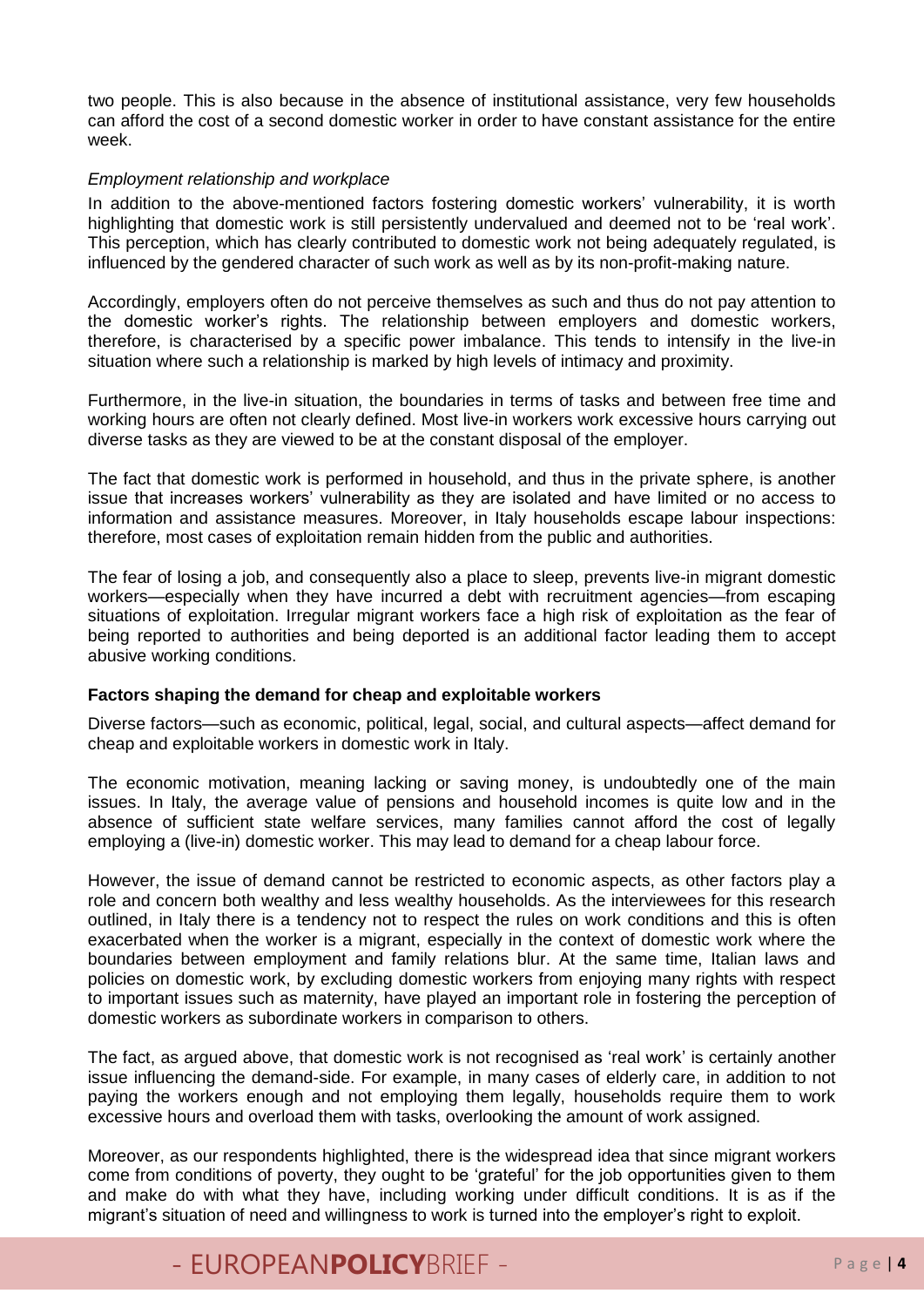At the same time, people know that exploitative employers of domestic workers have rarely been severely punished. This sense of impunity has also been fostered by the fact that some policies and laws on labour exploitation hardly address abusive employers of domestic workers. For example, when Directive 2009/52/EC concerning penalties for employers exploiting irregular thirdcountry nationals was transposed into Italian Legislation by Legislative Decree No. 109/2012, the Government decided to adopt a definition of serious exploitation that does not allow domestic workers to report abusive families to the competent authorities.

With regards to the irregular employment of many domestic workers, there are often situations of mutual convenience for both employers and workers. For instance, many workers opt not to sign a contract for financial reasons.

### **Legal framework and policies on trafficking and labour exploitation**

In Italy, the offences of slavery and trafficking are prosecuted under Articles 600 and 601 of the Criminal Code (CC). These Articles, in particular the provision concerning trafficking (Art. 601), have recently been amended through Legislative Decree No. 24/2014 implementing Directive 2011/36/EU on trafficking, in order to adopt the definition of trafficking provided by the Directive.

Hitherto, there have been no convictions for trafficking or slavery in the domestic sector and there have been very few cases brought before the courts involving trafficking and serious exploitation in this sector. This is mainly due, on the one hand, to diverse challenges in implementing provisions on trafficking and slavery and, on the other, to a difficulty among competent authorities in understanding the seriousness of the crimes committed in cases of labour exploitation. Also, the hidden nature of domestic work renders identifying and addressing these cases extremely difficult.

The Italian legal framework on trafficking is considered a milestone in the international scenario with regards to the assistance and protection of victims. In particular, Article 18 of Legislative Decree No. 286/98, which applies to EU and third-country nationals, provides victims of serious exploitation and trafficking with a long-term programme of assistance and social integration and with a residence permit for humanitarian reasons. There are two paths through which the residence permit can be granted: the first is the so-called 'judicial path', which is dependent on the victim's cooperation with law enforcement agencies and judicial authorities, while the second is the so-called 'social path', which is not contingent on victims' reports and participation in criminal proceedings. Despite the progressive approach of Article 18, its application has often been inadequate throughout the country, especially in cases of labour exploitation. For example, the 'social path' is rarely applied.

In recent years, anti-trafficking interventions have not been effectively supported by the Government. For instance, state funds for the system of assistance and protection of victims have been provided in a discontinuous way and the national plan against trafficking has been adopted only recently (February 2016) after a severe delay of more than one year with respect to the established deadline. Furthermore, Directive 2011/36/EU has been inadequately implemented into national law. All this risks weakening the national system against trafficking, and in particular innovative instruments such as Article 18.

As for legal provisions specifically addressing labour exploitation (especially Legislative Decree No. 109/2012 transposing into national law Directive 2009/52/EC and Article 603bis of the CC), the emphasis is on tackling irregular migration and illegal gang-masters. The focus on irregular migration has resulted in a lack of effective protection for victims. Moreover, this approach has proven even more inadequate if one considers that currently most of the exploited migrant workers are not irregular but are asylum seekers, refugees, poor EU citizens, and migrants with a residence permit. At the same time, the focus on gang-masters risks diverting attention from the root causes of trafficking and serious exploitation, as gang-mastering constitutes just one link in a long chain of labour exploitation.

# - FUROPFANPOLICYBRIFF - Page 15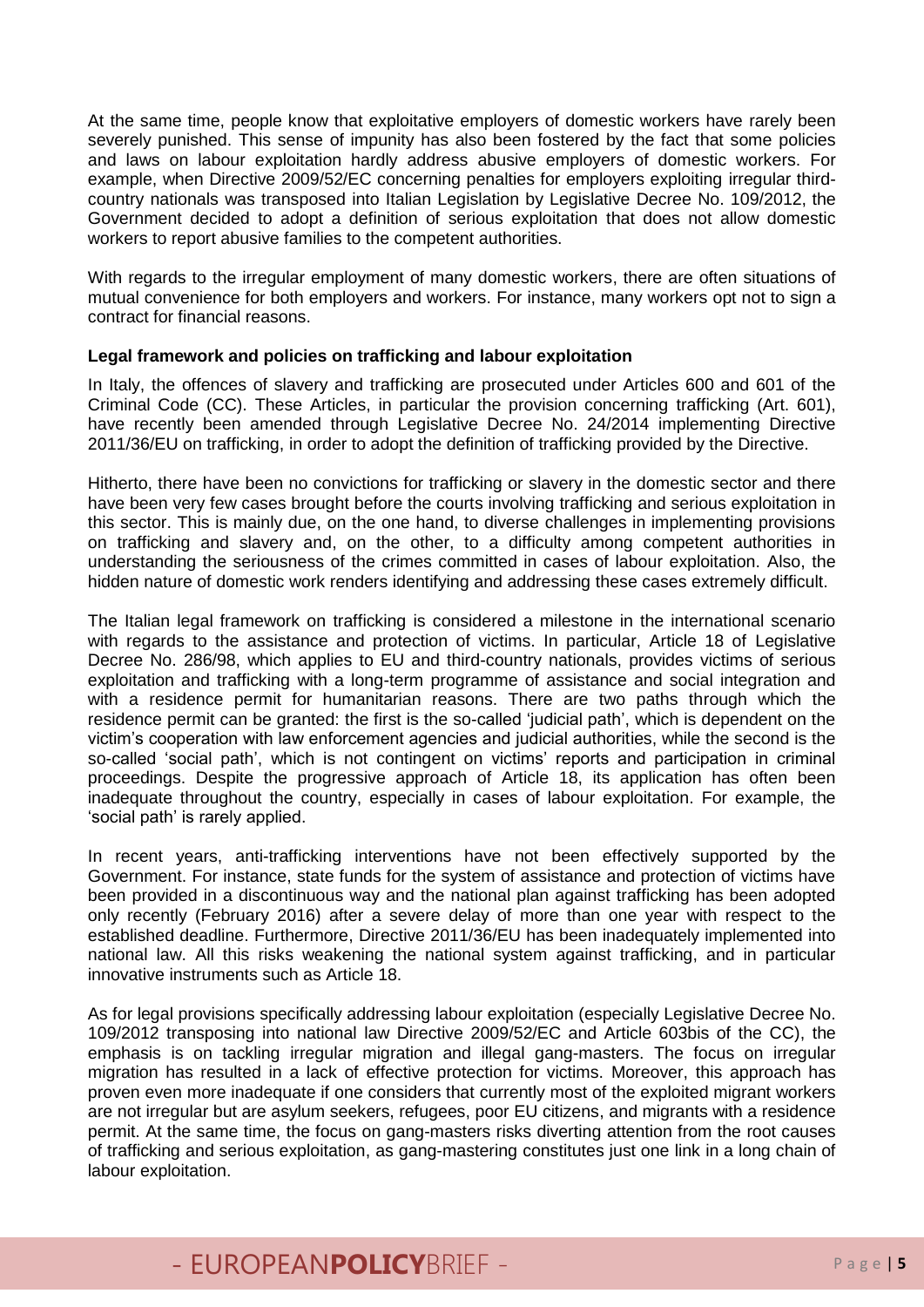Finally, with regard to interventions addressing the demand-side, regions and municipalities lately have implemented diverse measures aimed at supporting employers and improving work conditions of domestic workers, such as service desks intended to coordinate supply and demand. Nevertheless, the lack of a structured economic support to households undermines the efficacy of these initiatives.

### **POLICY IMPLICATIONS AND RECOMMENDATIONS**

In order to efficaciously tackle severe exploitation and trafficking in domestic work, it is necessary to develop interventions based on a comprehensive approach, as promoted by Directive 2011/36/EU. This requires the implementation of concerted measures of different natures aimed at addressing how national policies, laws, and social and cultural attitudes foster migrant workers' vulnerability to exploitation and lead people to take advantage of this situation of vulnerability.

Based on these considerations, the paper suggests the following recommendations concerning legal and political responses, which also address the demand-side dimension:

- **1. To enhance regulation and policies on domestic work and to strengthen the rights of domestic workers:**
	- Disentangling the domestic work sector from the quota system and developing a special and structured programme allowing migrant domestic workers to enter Italy as jobseekers.
	- Achieving full recognition of the rights of domestic workers with regard to maternity and health and safety in the workplace.
	- Supporting and promoting the role of trade unions in monitoring the implementation of labour standards and supporting domestic workers in claiming their rights and seeking redress.
	- Promoting bilateral agreements with non-EU countries of origin in order to allow workers to redeem contributions in case of return to their countries.

### **2 To improve services for dependent persons and their relatives:**

- Providing effective and coordinated services to households, for instance, by developing a structured plan for non-self-sufficient persons.
- Enhancing progressive economic subsidies to bear the cost of domestic work as well as fiscal incentives.
- **3. To enhance legal and political interventions on trafficking and labour exploitation:**
	- Ensuring the full transposition of Directive 2009/52/EC by modifying, for instance, Art. 22(12bis) of Legislative Decree No. 286/1998 to match the provisions of the Directive.
	- Providing, in accordance with Article 13(1) of Directive 2009/52/EC, provisions to effectively allow third-country nationals in illegal employment to lodge complaints against their employers as well to recover their wages.
	- Introducing into national law important provisions provided by Directive 2011/36/EU, including the definition of position of vulnerability; the irrelevance of the consent of the victims; non-prosecution of, or non-application of penalties to, the victim; and adequate and unconditional assistance. Moreover, it is necessary to provide efficacious forms of compensation for damages to victims.
	- Securing and increasing funding for victim assistance and protection programmes.
	- Enhancing the system of data collection.
- **4. To enhance measures to prevent labour exploitation and trafficking in domestic work and address more directly the demand-side:**
	- Providing systematic information to both employers and domestic workers about their rights and duties.

### - FUROPFANPOLICYBRIFF - Page |6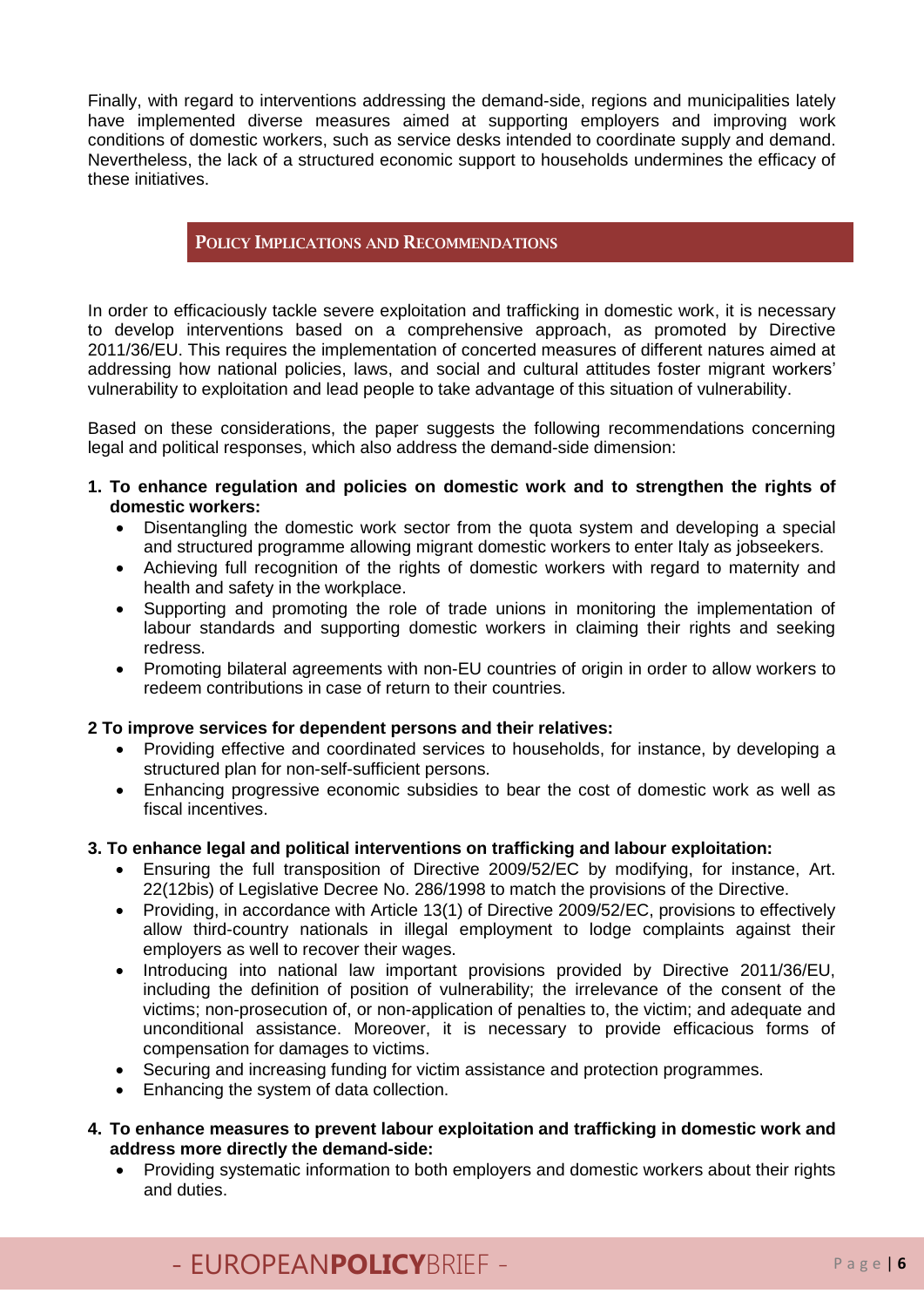- Developing national campaigns and awareness-raising activities at all levels aimed at addressing the social acceptability of abusive practices in domestic work.
- Implementing mechanisms to control, through the banks, payments by employers and efficacious mechanisms to monitor the data of the National Institute of Social Security.
- Enhancing measures aimed at monitoring work activities in households, for example ensuring that the municipality service desks coordinating supply and demand in domestic work can implement effective activities of monitoring.
- Controlling the activities of recruitment agencies, for example, by developing—as some municipalities have done—a register of recruitment agencies in domestic work that meet certain requirements.

### **5**. **To improve protection of victims:**

- Ensuring a correct and full application of Article 18 of Legislative Decree No. 286/1998, especially with reference to the so-called social path.
- Providing systematic training to trade unions, parishes, NGOs, labour inspectors, lawyers, law enforcement agencies, and judicial authorities on new features of labour exploitation and trafficking, especially in domestic work, and on applicable provisions.
- Enhancing rights information and access to justice and remedies through qualified legal counseling to victims and fostering their access to free legal assistance.

### **RESEARCH PARAMETERS**

This national study is part of the DemandAT country studies on trafficking in human beings (THB) in the domestic work sector conducted in seven European countries: Belgium, France, Greece, Cyprus, Italy, Netherlands, and UK.

The key objectives of research were to i) investigate types of situations in domestic work that may involve extreme forms of exploitation and trafficking, ii) examine the motivations and factors driving and shaping the demand as well as iii) examine the gaps in legislations and policies.

The research was based on literature review, case law review and interviews with stakeholders. Interviews were conducted with 23 stakeholders, including judicial and law enforcement authorities, lawyers, policy makers, social workers, staff of trade unions and experts.

In terms of literature review, the study relied on the analysis of research reports, scholarly literature on domestic work and on trafficking for labour exploitation, with special attention on the Italian context. Furthermore, it drew on the examination of policy texts and legal documents.

With regard to case law review, this research focused on three relevant cases: the *M. and Others v. Italy and Bulgaria* ruling of the European Court of Human Rights (ECtHR 2012, No. 40020/03); a ruling of the Court of Appeal of Assizes (28-11-2014, No. 17/2014); and a ruling of the Supreme Court of Cassation (11-04-2014, No. 24057).

#### **References**

Castagnone, E., Salis, E. & Premazzi V. (2013) *Promoting integration for migrant domestic workers in Italy*, Turin, FIERI.

Giammarinaro, M.G. (2012)La direttiva 2011/36/EU sulla prevenzione e la repressione della tratta di esseri umani e la protezione delle vittime., *Diritto, immigrazione e cittadinanza*, XIV (1):15-33.

GRETA (2014) *Report concerning the implementation of the Council of Europe Convention on Action against Trafficking in Human Beings by Italy*, GRETA, Council of Europe, Strasbourg.

IDOS (Ed.) (2015) *Immigrazione Dossier Statistico 2015*, Roma: Edizioni IDOS.

Palumbo, L. (2016) Case study report addressing demand in the context of THB and forced labour in the domestic work sector in Italy. DemandAT Country Study No. 5. ICMPD: Vienna.